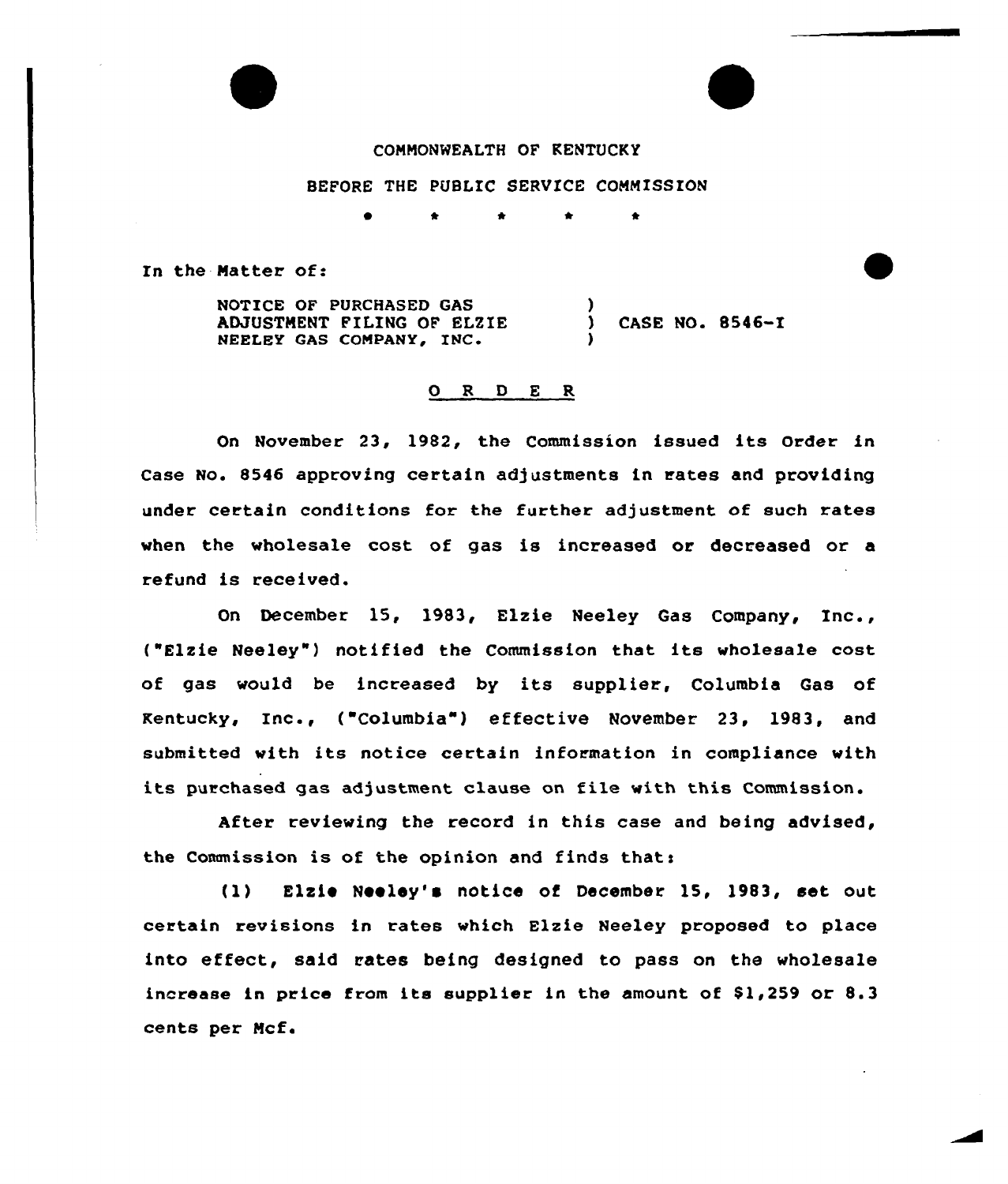

(3) Elzie Neeley's notice of December 15, 1983, requested an effective date of November 23, 1983, for its proposed rates. Elzie Neeley's notice does not provide the 20-day notice as required by statute; therefore, the proposed rates should be effective on and after January 4, 1984.

(4) Elzie Neeley's adjustment in rates under the purchased gas adjustment provisions approved by the Commission in its Order in Case No. 8546 dated November 23, 1982, is fair, just and reasonable and in the public interest and should be effective with gas supplied on and after January 4, 1984.

IT IS THEREFORE ORDERED that the rates in the Appendix to this Order be and they hereby are authorized effective with gas supplied on and after January 4, 1984.

IT IS FURTHER ORDERED that within 30 days of the date of this Order Elzie Neeley shall file with this Commission its revised tariffs setting out the rates authorized herein.

Done at Frankfort, Kentucky, this 3rd day of January, 1984

PUBLIG SERVICE COMMISSION Comm

ATTEST:

Secretary